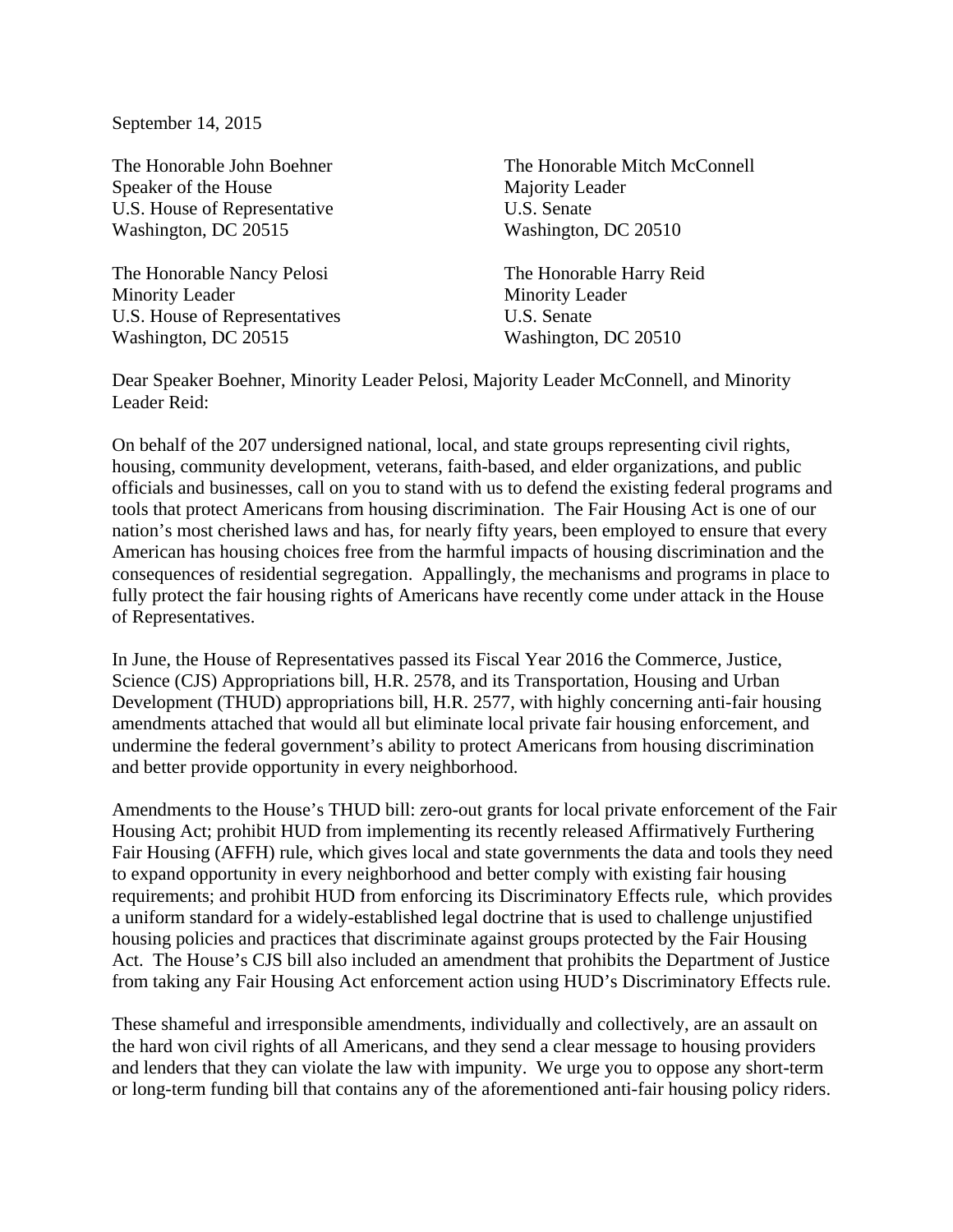While our nation has made great progress in addressing the incidence of housing discrimination and residential segregation, we still have much left to accomplish. This year, the Supreme Court, in a seminal fair housing case decision, reinforced the continuing importance of the Fair Housing Act and urged the Nation to continue to work toward its greater purpose. In *Texas Department of Housing and Community Affairs v. The Inclusive Communities Project, Inc.*, Justice Kennedy authored the majority opinion, stating that: "Much progress remains to be made in our Nation's continuing struggle against racial isolation….The Court acknowledges the Fair Housing Act's continuing role in moving the nation toward a more integrated society."

We stand united in opposition to any attempts to undermine the right of every American to access housing of their choice, in the neighborhood of their choice, free from discrimination. We urge you to stand with us for fair housing justice by vociferously supporting the mission of the Fair Housing Act and defending the tools and resources we all need to make it continue to work for Americans.

Sincerely,

## **National Organizations**

9to5, National Association of Working Women American Civil Liberties Union American Federation of State, County and Municipal Employees (AFSCME) American-Arab Anti-Discrimination Committee (ADC) The Arc of the United States Association of University Centers on Disabilities (AUCD) Bazelon Center for Mental Health Law Center for Women Policy Studies Consortium for Citizens with Disabilities Housing Task Force Consumer Action Corporation for Enterprise Development (CFED) Enterprise Community Partners Family Equality Council Human Rights Campaign Justice For Families LatinoJustice PRLDEF The Leadership Conference on Civil and Human Rights League of United Latin American Citizens NAACP National Association of Consumer Advocates National Association of Social Workers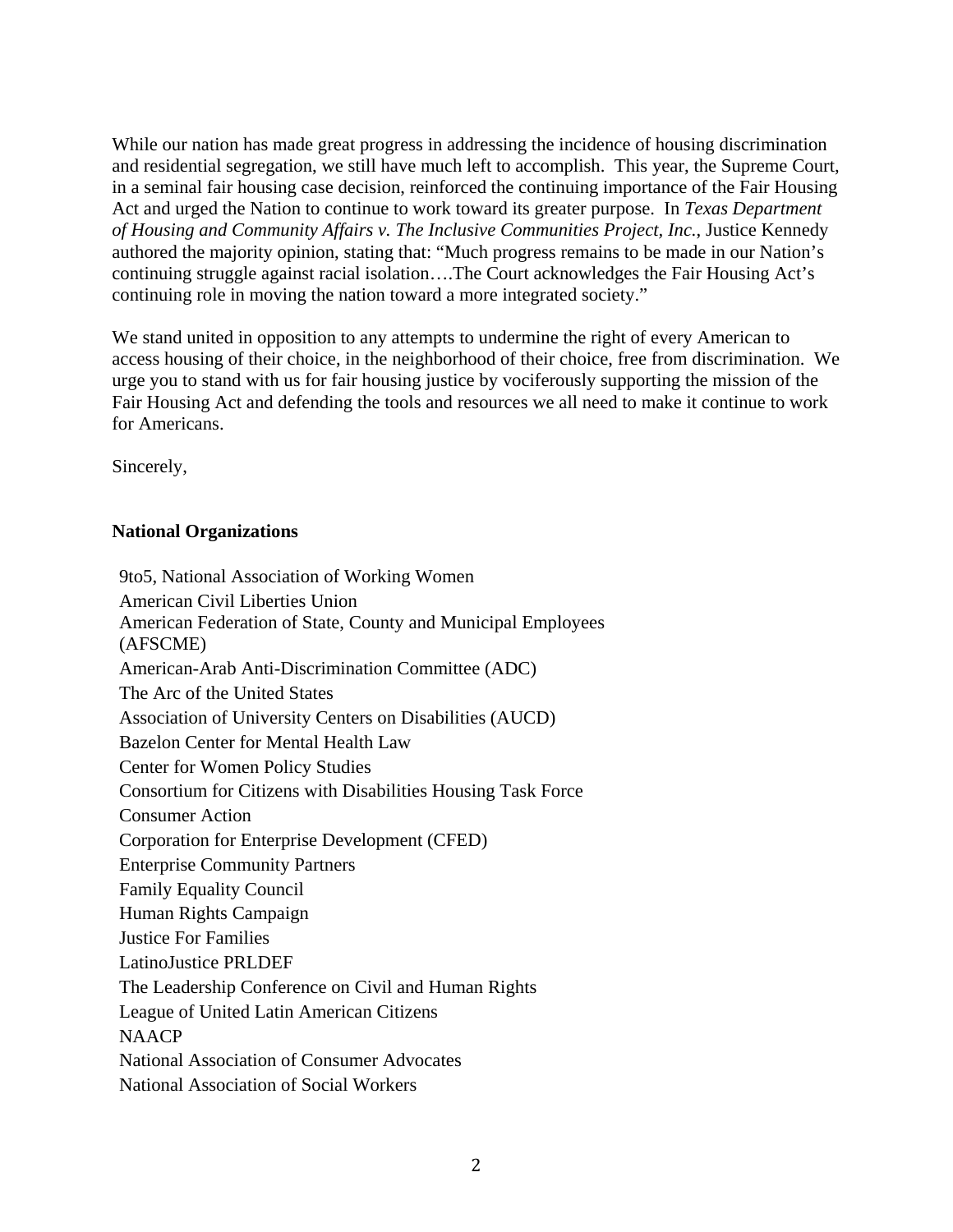National Center for Healthy Housing National Community Reinvestment Coalition National Congress of American Indians National Council of La Raza National Disability Rigths Network National Fair Housing Alliance National Housing Law Project National Housing Trust National Housing Trust National LGBTQ Task Force Action Fund National Low Income Housing Coalition National Urban League National Women's Law Center NETWORK, A National Catholic Social Justice Lobby Paralyzed Veterans of America PolicyLink Poverty & Race Research Action Council TASH United Spinal Association

## **Local and State Organizations, Public Officials, and Businesses**

| Disability Law Center of Alaska                | Anchorage          | AK        |
|------------------------------------------------|--------------------|-----------|
| Fair Housing Center of Northern Alabama        | Birmingham         | AL        |
| Arkansas Interfaith Alliance                   | Little Rock        | AR        |
| <b>Southwest Fair Housing Council</b>          | Tucson             | AZ        |
| <b>Affordable Housing Clearinghouse</b>        | <b>Lake Forest</b> | <b>CA</b> |
| <b>Fair Housing Foundation</b>                 | Long Beach         | CA        |
| Law Office of Kim Savage                       | Long Beach         | CA        |
| <b>Housing Rights Center</b>                   | Los Angeles        | <b>CA</b> |
| <b>Inland Fair Housing and Mediation Board</b> | Ontario            | <b>CA</b> |
| California Reinvestment Coalition              | San Francisco      | CA        |
| Fair Housing of Marin                          | San Rafael         | CA        |
| Fair Housing Council of Orange County          | Santa Ana          | <b>CA</b> |
| <b>Project Sentinel</b>                        | Santa Clara        | <b>CA</b> |
|                                                | South San          |           |
| Housing Equality Law Project                   | Francisco          | CA        |
| Brothers Redevelopment, Inc.                   | Denver             | $\rm CO$  |
| Del Norte Neighborhood Development Corp        | Denver             | $\rm CO$  |
| Denver Metro Fair Housing Center               | Denver             | CO        |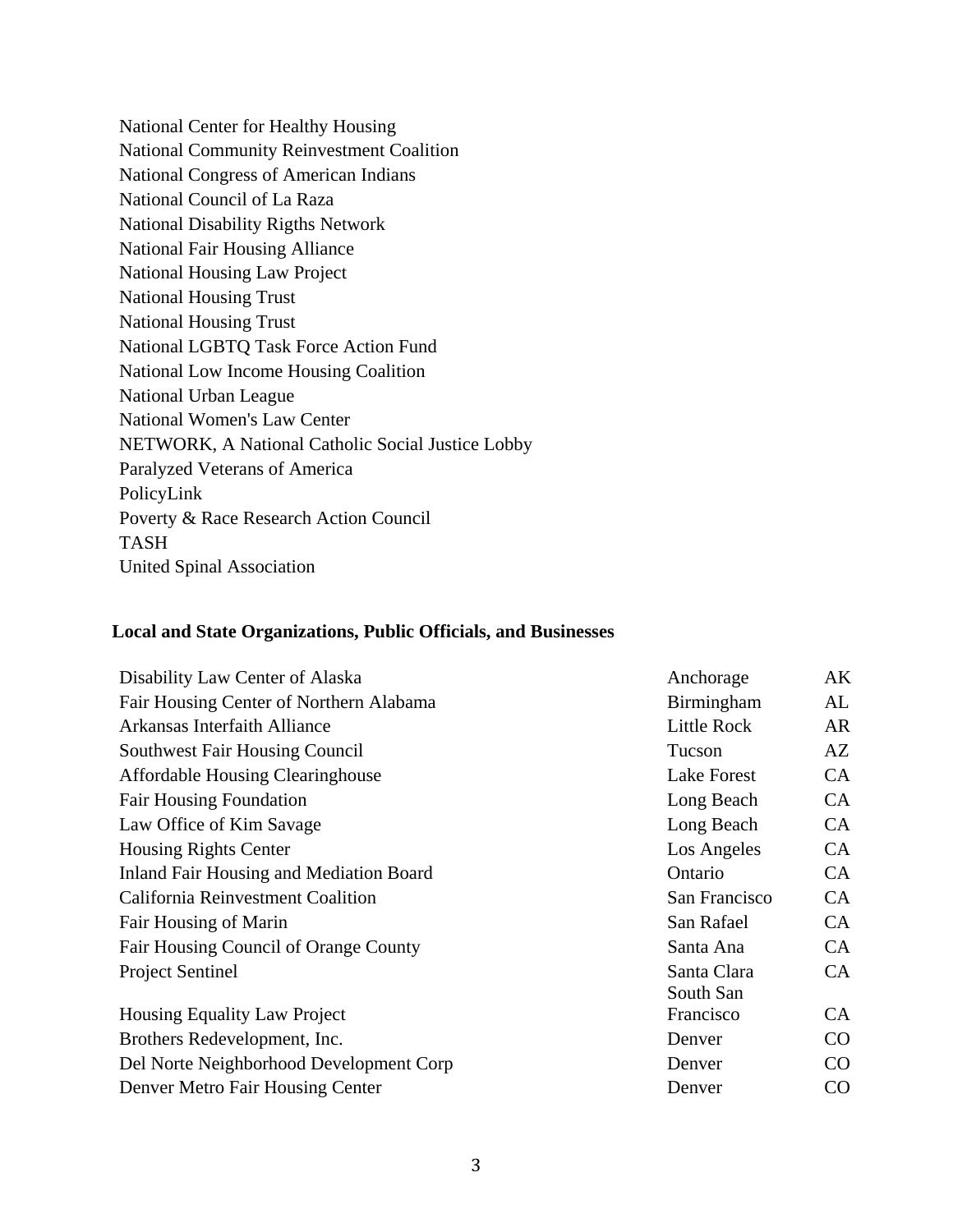| Denver Urban Renewal Authority                                 | Denver                 | CO             |
|----------------------------------------------------------------|------------------------|----------------|
| Disability Law Colorado                                        | Denver                 | CO             |
| Habitat for Humanity of Metro Denver                           | Denver                 | CO             |
| National Association for Black Veterans, Inc.                  | Denver                 | $\rm CO$       |
| NEWSED C.D.C.                                                  | Denver                 | CO             |
| Northeast Denver Housing Center Inc.                           | Denver                 | CO             |
| <b>Urban Land Conservancy</b>                                  | Denver                 | CO             |
| <b>Community Resources and Housing Development Corporation</b> | Westminster            | CO             |
| <b>Connecticut Fair Housing Center</b>                         | Hartford               | <b>CT</b>      |
| Fair Housing Center of the Greater Palm Beaches                | Lantana                | FL             |
| Fair Housing Continuum, Inc.                                   | Melbourne              | FL             |
| Housing Opportunities Project for Excellence (HOPE), Inc.      | Miami                  | FL             |
| Legal Aid Society of Palm Beach County, Inc.                   | West Palm Beach        | FL             |
| Paradise Properties of Florida, Inc.                           | <b>West Palm Beach</b> | FL             |
| Savannah-Chatham County Fair Housing Council, Inc.             | Savannah               | <b>GA</b>      |
| <b>Council for Native Hawaiian Advancement</b>                 | Kapolei                | H <sub>I</sub> |
| League of Human Dignity, Inc.                                  | <b>Council Bluffs</b>  | IA             |
| American Civil Liberties Union of Iowa                         | Des Moines             | IA             |
| Access Concepts and Training, Inc.                             | <b>Boise</b>           | ID             |
| DisAbility Rights Idaho                                        | <b>Boise</b>           | ID             |
| Gary E. Hanes & Associates, LLC                                | <b>Boise</b>           | ID             |
| Intermountain Fair Housing Council, Inc.                       | <b>Boise</b>           | ID             |
| <b>Access Living</b>                                           | Chicago                | IL             |
| Chicago Area Fair Housing Alliance                             | Chicago                | IL             |
| Housing Action Illinois                                        | Chicago                | $\mathbf{L}$   |
| Housing Choice Partners of Illinois                            | Chicago                | IL             |
| <b>Woodstock Institute</b>                                     | Chicago                | IL             |
| Calvin Bradford & Associates, Ltd.                             | Evanston               | IL             |
| South Suburban Housing Center                                  | Homewood               | $\mathbf{I}$   |
| Oak Park Regional Housing Center                               | Oak Park               | IL             |
| <b>HOPE Fair Housing Center</b>                                | West Chicago           | IL             |
| <b>Bernard Kleina Photography</b>                              | Wheaton                | IL             |
| <b>Open Communities</b>                                        | Winnetka               | IL             |
| accessABILITY, Center for Independent Living                   | Indianapolis           | IN             |
| <b>Back Home in Indiana Alliance</b>                           | Indianapolis           | IN             |
| <b>Central Indiana Realtist Association</b>                    | Indianapolis           | IN             |
| Coburn Place Safe Haven                                        | Indianapolis           | IN             |
| Fair Housing Center of Central Indiana                         | Indianapolis           | IN             |
| <b>Indianapolis Housing Center</b>                             | Indianapolis           | IN             |
| <b>JB Real Estate Consultants</b>                              | Indianapolis           | IN             |
| NeighborLink Indianapolis                                      | Indianapolis           | IN             |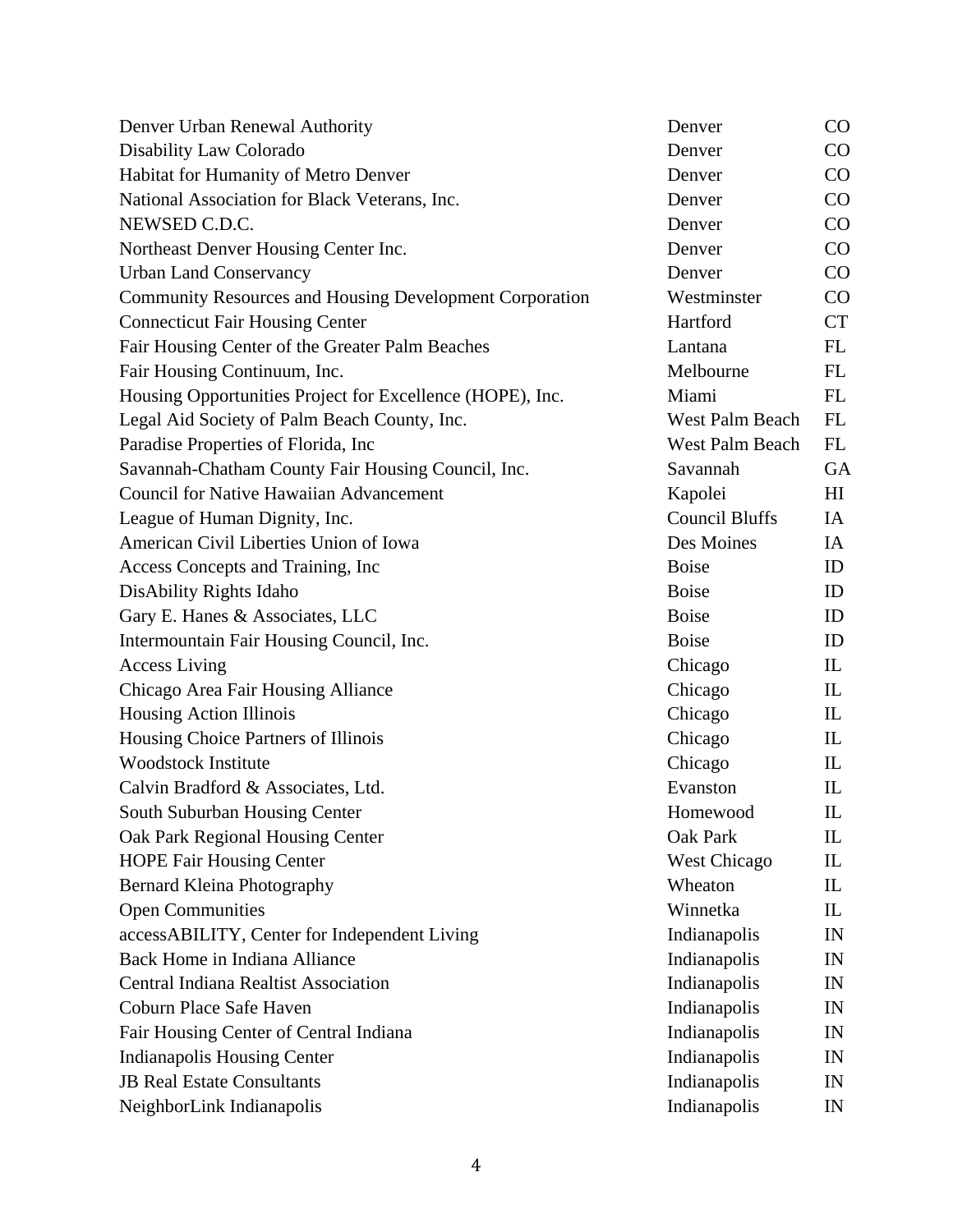| Attic                                                          | <b>Vincennes</b>    | IN        |
|----------------------------------------------------------------|---------------------|-----------|
| Homeless & Housing Coalition of Kentucky                       | Frankfort           | KY        |
| Louisiana Housing Alliance                                     | <b>Baton Rouge</b>  | LA        |
| Family Resources of New Orleans                                | New Orleans         | LA        |
| National Coalition of 100 Black Women, Greater New Orleans     |                     |           |
| Chapter                                                        | New Orleans         | LA        |
| New Orleans Cooperative Development Project                    | New Orleans         | LA        |
| <b>Puentes New Orleans</b>                                     | New Orleans         | LA        |
| Fair Housing Center of Greater Boston                          | <b>Boston</b>       | <b>MA</b> |
| The Community Builders, Inc.                                   | <b>Boston</b>       | MA        |
| Alliance of Cambridge Tenants (ACT)                            | Cambridge           | <b>MA</b> |
| Paralyzed Veterans of America, New England Chapter             | Walpole             | MA        |
| Baltimore Neighborhoods, Inc                                   | <b>Baltimore</b>    | <b>MD</b> |
| Maryland Disability Law Center                                 | <b>Baltimore</b>    | <b>MD</b> |
| <b>Maine Equal Justice Partners</b>                            | Augusta             | МE        |
| <b>ABG</b> Consulting                                          | Gray                | ME        |
| Neighborhood Housing League a project of The Visible Community | Lewiston            | ME        |
| Homeless Voices for Justice                                    | Portland            | ME        |
| Maine Affordable Housing Coalition                             | Portland            | <b>ME</b> |
| Fair Housing Center of Metropolitan Detroit                    | Detroit             | МI        |
| Neighborhood Service Organization Michigan                     | Detroit             | MI        |
| Fair Housing Center of West Michigan                           | <b>Grand Rapids</b> | МI        |
| Fair Housing Center of Southwest Michigan                      | Kalamazoo           | МI        |
| Integrated Community Solutions, Inc.                           | Fridley             | MN        |
| Minneapolis Highrise Representative Council                    | Minneapolis         | <b>MN</b> |
| Metropolitan Interfaith Council on Affordable Housing (MICAH)  | St. Paul            | <b>MN</b> |
| Minnesota Housing Partnership                                  | St. Paul            | <b>MN</b> |
| <b>Empower Missouri</b>                                        | Jefferson City      | <b>MO</b> |
| Metropolitan St. Louis Equal Housing and Opportunity Council   | St. Louis           | <b>MO</b> |
| Disability Rights Mississippi                                  | Jackson             | MS        |
| Montana Fair Housing                                           | <b>Butte</b>        | MT        |
| <b>Reinvestment Partners</b>                                   | Durham              | NC        |
| S J Adams Consulting                                           | Durham              | NC        |
| <b>Greensboro Housing Coalition</b>                            | Greensboro          | NC        |
| <b>Disability Rights NC</b>                                    | Raleigh             | NC        |
| Protection & Advocacy Project                                  | <b>Bismarck</b>     | ND        |
| Out Front Properties, Inc.                                     | Bellevue            | NE        |
| <b>High Plains Community Development Corporation</b>           | Chadron             | <b>NE</b> |
| League of Human Dignity, Inc.                                  | Lincoln             | <b>NE</b> |
| Nebraska Housing Developers Association                        | Lincoln             | NE        |
| Fair Housing Center of Nebraska-Iowa                           | Omaha               | NE        |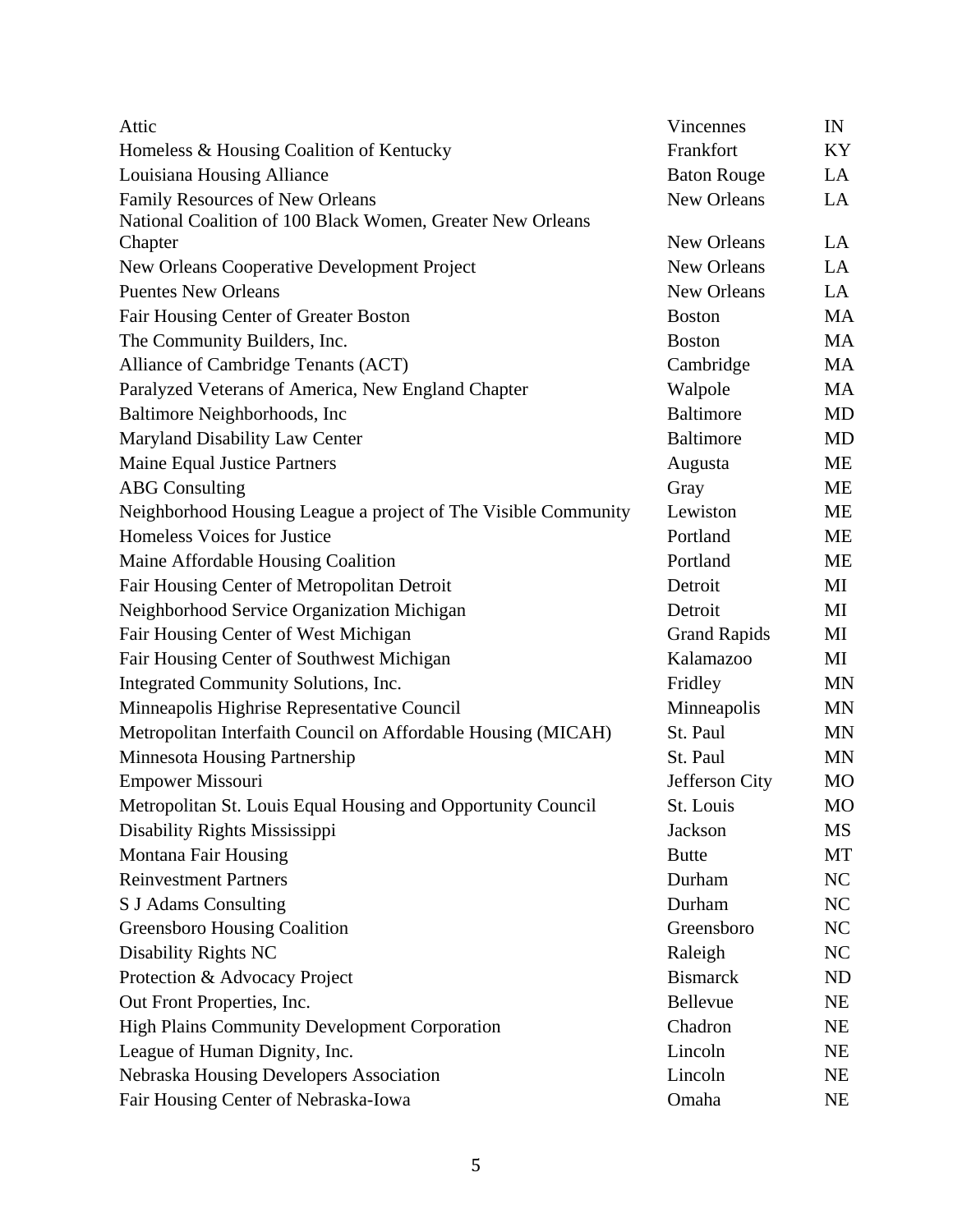| <b>Disability Rights Center-NH</b>                    | Concord                  | <b>NH</b>      |
|-------------------------------------------------------|--------------------------|----------------|
| Fair Share Housing Center                             | Cherry Hill              | NJ             |
| Fair Housing Council of Northern NJ                   | Hackensack               | NJ             |
| Disability Rights New Jersey                          | Trenton                  | NJ             |
|                                                       | <b>Upper Saddle</b>      |                |
| <b>Andrew Goodman Foundation</b>                      | River                    | N <sub>J</sub> |
| New Mexico Coalition to End Homelessness              | Santa Fe                 | <b>NM</b>      |
| <b>Silver State Fair Housing Council</b>              | Las Vegas/Reno           | NV             |
| Long Island Housing Services                          | Bohemia                  | NY             |
| Housing Opportunities Made Equal, Inc.                | <b>Buffalo</b>           | NY             |
| <b>Fair Housing Justice Center</b>                    | New York                 | NY             |
| <b>ERASE Racism</b>                                   | Syosset                  | NY             |
| CNY Fair Housing, Inc.                                | Syracuse                 | NY             |
| Taylor's Holdings, LLC                                | <b>Valley Stream</b>     | NY             |
| Westchester Residential Opportunities, Inc.           | <b>White Plains</b>      | NY             |
| Fair Housing Contact Service, Inc.                    | Akron                    | <b>OH</b>      |
| <b>Fair Housing Advocates</b>                         | Akron                    | <b>OH</b>      |
| Housing Opportunities Made Equal                      | Cincinnati               | <b>OH</b>      |
| <b>Cleveland Tenants Organization</b>                 | Cleveland                | <b>OH</b>      |
| Emerald Development and Economic Network (EDEN), Inc. | Cleveland                | <b>OH</b>      |
| Housing Research & Advocacy Center                    | Cleveland                | <b>OH</b>      |
| Neighborhood Housing Services of Greater Cleveland    | Cleveland                | <b>OH</b>      |
| <b>Heights Community Congress</b>                     | <b>Cleveland Heights</b> | <b>OH</b>      |
| <b>AIDS</b> Resource Center Ohio                      | Columbus                 | <b>OH</b>      |
| <b>Central Ohio Fair Housing Association</b>          | Columbus                 | <b>OH</b>      |
| Coalition on Homelessness & Housing in Ohio           | Columbus                 | <b>OH</b>      |
| <b>Ohio Poverty Law Center</b>                        | Columbus                 | <b>OH</b>      |
| Access Center for Independent Living                  | Dayton                   | <b>OH</b>      |
| East End Community Services Corporation               | Dayton                   | <b>OH</b>      |
| <b>Fairchild for Dayton</b>                           | Dayton                   | OН             |
| HomeOwnership Center of Greater Dayton                | Dayton                   | <b>OH</b>      |
| Miami Valley Fair Housing Center                      | Dayton                   | OН             |
| <b>Wesley Community Center</b>                        | Dayton                   | <b>OH</b>      |
| Ohio Partners for Affordable Energy                   | Findlay                  | OН             |
| Fair Housing Resource Center, Inc.                    | Painesville              | <b>OH</b>      |
| Advocates for Basic Legal Equality, Inc               | Toledo                   | <b>OH</b>      |
| Northwest Ohio Develolpment Agency                    | Toledo                   | <b>OH</b>      |
| <b>Toledo Fair Housing Center</b>                     | Toledo                   | <b>OH</b>      |
| <b>Elders In Action</b>                               | Portland                 | <b>OR</b>      |
| Fair Housing Council of Oregon                        | Portland                 | <b>OR</b>      |
| Housing Equality Center of Pennsylvania               | Fort Washington          | PA             |